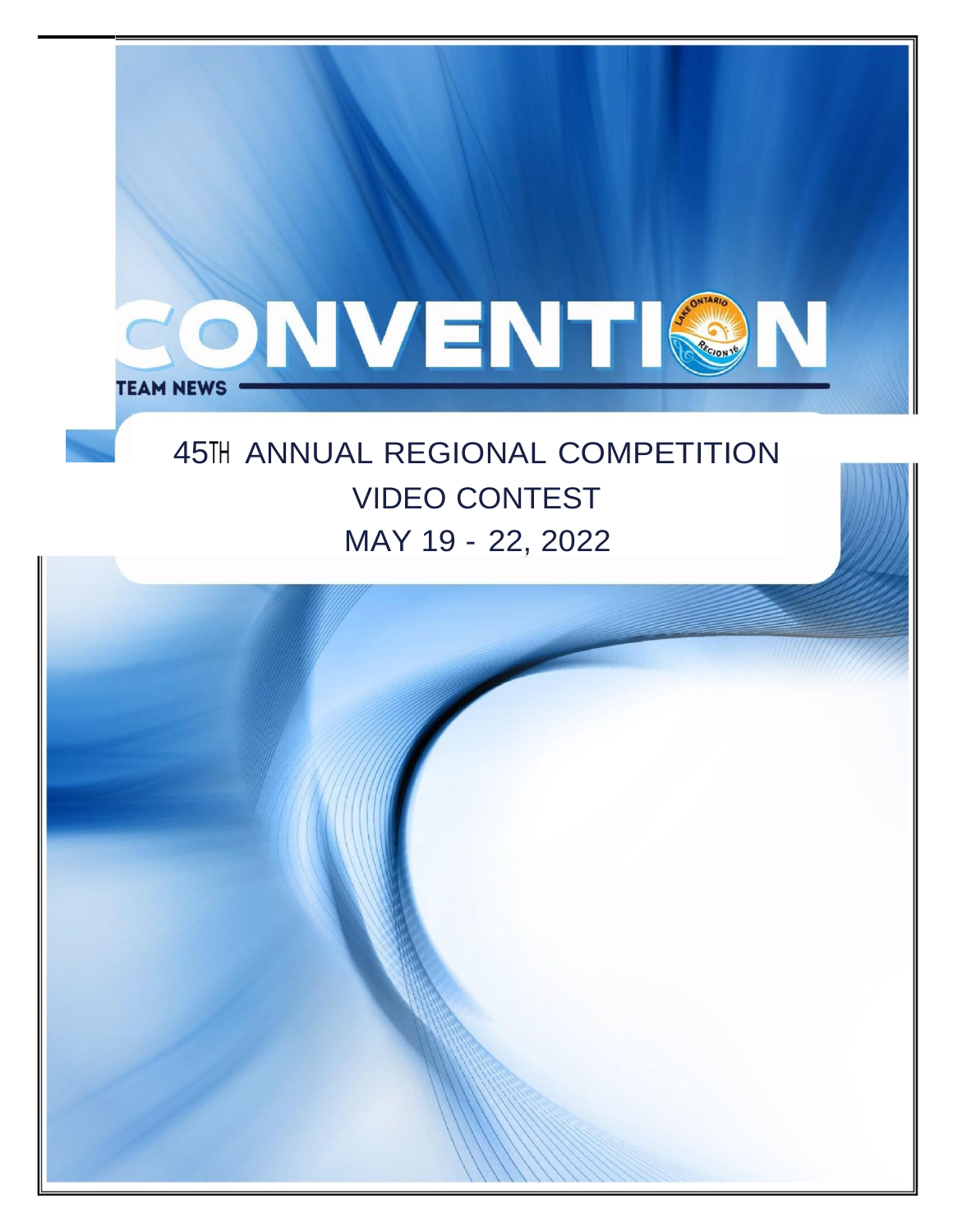# Table of Contents

| 1. |
|----|
| 2. |
| 3. |
|    |
|    |
| 1. |
| 2. |
|    |
|    |
|    |
| 1. |
| 2. |
|    |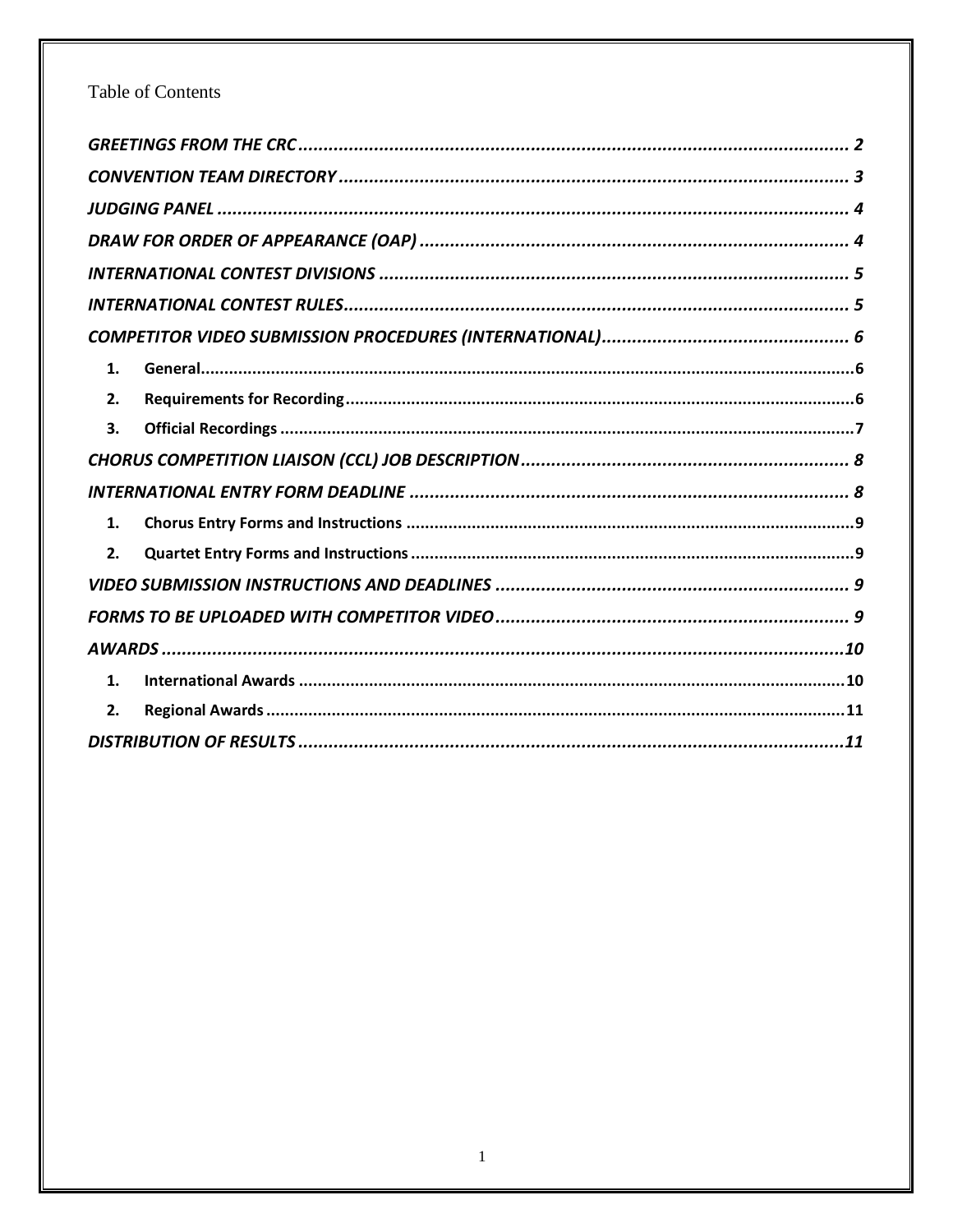#### <span id="page-2-0"></span>**GREETINGS FROM THE CRC**

To call the last 20 some months or so unusual is a bit of an understatement! We were so convinced that our new normal was in sight and the Convention Team was giddy with excitement at the possibility of finally putting on a world-class event in St. Catharines for you! Sadly, our COVID climate is still unstable and forever changing, and it is not yet the right time to plan an in-person gathering! We were thrilled with the 100% response rate from the chorus leadership to our pre-competition questionnaire. Your input was essential for our Regional Management Team to make the best possible decision for our region. So, a video only contest it is!

How exciting is the prospect of embarking on a new adventure? A contest entirely by video! Lights, camera, action!

Sweet Adelines International guidelines have been drafted and are presented to you in this Handbook. They make it clear that videos submitted for adjudication, be it in the International, Evaluation Only or Open Division, does not have to be done in a theatre or hall using fancy lighting and sound equipment. Our judges will attend Judging Education in January and February and will be using smartphone, tablet and GoPro videos to practice judge. So yes, it can be that easy! They are confident that our best is enough to wow regardless of the equipment used!

The Convention Team will work together behind the scenes but for obvious reasons members will not act in their normal capacity. Your key contacts for this Video Contest will be Cathy Stovold, Events Coordinator; Shelley Snoulten, Competition Coordinator, and myself. Our contact information is on the next page. Please do not hesitate to reach out to any one of us for clarification. We do plan to have a Zoom Briefing Session for CCLs, Team Coordinators/Presidents and Directors early in the new year so watch for details in a subsequent eBlast!

It's not ideal, it's not for everyone and certainly not what we had hoped for, but it is an opportunity to continue our journey and enjoy a new experience, conditions permitting. The dedication, commitment and resilience of our choruses, members and our amazing regional leadership has been inspiring and we look forward to celebrating you someday soon **in a video clip staring you**!

# JD

JD Crowe Chair, Regional Convention (CRC)

### PS:

*January 2022 update! Due to Ontario Provincial restrictions preventing any gatherings during the month of January, and possibly beyond, the Convention Team requested a postponement to Convention 2022 and Sweet Adelines graciously approved our request. Convention has been moved to May 19 – 22, 2022. Please see Important Deadlines on page 9. Videos are due May 16 and adjudication will occur on May 20 and 21 therefore these new dates will not interfere with the Victoria Day long weekend.*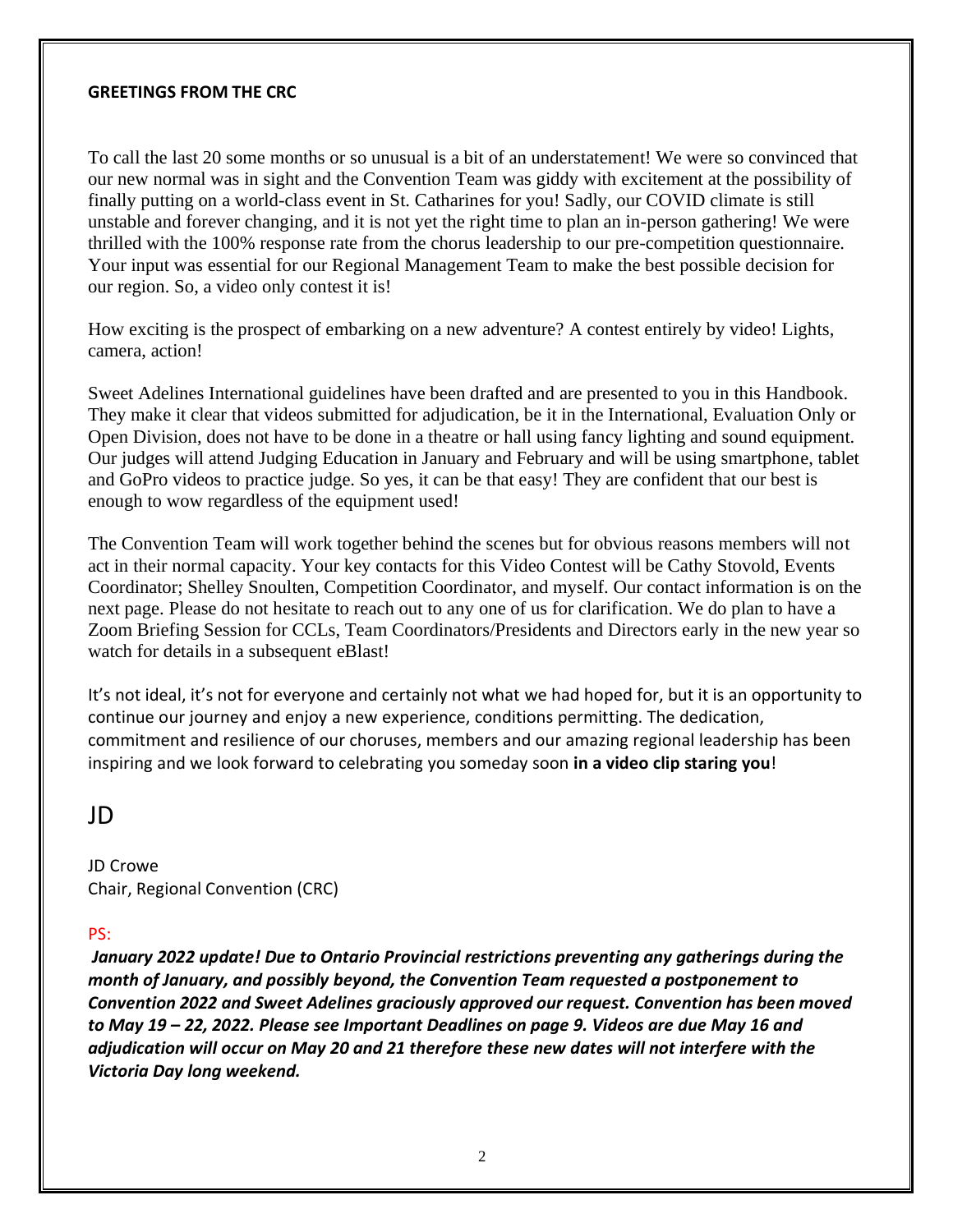#### <span id="page-3-0"></span>**CONVENTION TEAM DIRECTORY**

| <b>Team Member / Contact Information</b>                                         | <b>Area of Responsibility</b>                          |  |
|----------------------------------------------------------------------------------|--------------------------------------------------------|--|
| Cathy Stovold, Regional Events Coordinator and                                   | RMT Representative on the Convention Team and acts as  |  |
| <b>Convention Registration and Housing Manager</b>                               | liaison between the two teams.                         |  |
| 24 Willow Bay Drive Midhurst, ON, L9X 0R2                                        |                                                        |  |
| (705) 791-4677 / cathystovold@rogers.com                                         | No Registration and Housing related duties for contest |  |
|                                                                                  | 2022.                                                  |  |
|                                                                                  |                                                        |  |
| Jeanne d'Arc (JD) Crowe, Chair, Regional Convention &                            | Coordinates communiqués to membership and oversees     |  |
| <b>Webcast Manager</b>                                                           | all activities related to the convention               |  |
| 202 - 5 Frank Street, Ottawa ON K2P 0W8                                          |                                                        |  |
| (613) 857-0358 / jdcrowe8687@gmail.com                                           | No webcast related duties for contest 2022.            |  |
|                                                                                  |                                                        |  |
| <b>Shelley Snoulten, Competition Coordinator</b>                                 | Responsible for receiving video submissions and forms  |  |
| 265 Miller Park Ave., Bradford, ON L3Z 2R4                                       | and uploading them to HQ Dropbox by the required       |  |
| (289) 879-6748 / shelleysnoulten@gmail.com                                       | deadlines.                                             |  |
|                                                                                  |                                                        |  |
| <b>Colleen O'Dwyer, Finance Coordinator</b>                                      | Maintains financial oversight and receives payments as |  |
| 6 James Park Square, Scarborough ON M1V 2E6                                      | applicable.                                            |  |
| (416) 729-9433 / fc@saregion16.com                                               |                                                        |  |
| <b>Wendy Porteous, Official Panel Liaison</b>                                    | No OPL related duties for contest 2022.                |  |
| 1086 Lunar Glow Crescent, Manotick ON K4M 0J8                                    |                                                        |  |
| (613) 853-8343 / waporteous@rogers.com                                           |                                                        |  |
|                                                                                  |                                                        |  |
| Kaeli Porteous, Assistant Panel Liaison                                          | No Assistant OPL duties for contest 2022.              |  |
| 591 Meadowcreek Circle, Kanata ON K2M 3A6                                        |                                                        |  |
| (613) 219-8345 / kaelip15@gmail.com                                              |                                                        |  |
|                                                                                  |                                                        |  |
| Sue Heighway, Communications Manager                                             | Sends out all Convention Communication eBlasts.        |  |
| 673 Berwick Crescent, Oshawa, ON L1J 3E6                                         |                                                        |  |
| (905) 409-8848 / sheighwayreg16@live.ca                                          |                                                        |  |
|                                                                                  |                                                        |  |
| <b>Barb Jacobs, Transportation Manager</b><br>901 Birch Ave., Milton, ON L9T 3N3 | No transportation related duties for contest 2022.     |  |
| (905) 693-9777 / btjacobs@sympatico.ca                                           |                                                        |  |
| Liz Gibbs, Audio/Visual Manager                                                  | No Audio/Visual related duties for contest 2022.       |  |
| 11, rue d'Aspen, Cantley, QC J8V 3B2                                             |                                                        |  |
|                                                                                  |                                                        |  |
| (819) 827-6302 / lizgibbs11@gmail.com                                            |                                                        |  |
| Diane Seaward, Awards Manager                                                    | <u>Awards:</u>                                         |  |
| 121 Glenashton, Oakville ON L6H 6V4                                              | Coordinates all international and regional awards -    |  |
| (905) 257-2521 / dgseaward83@gmail.com                                           | including getting the hardware!!                       |  |
|                                                                                  |                                                        |  |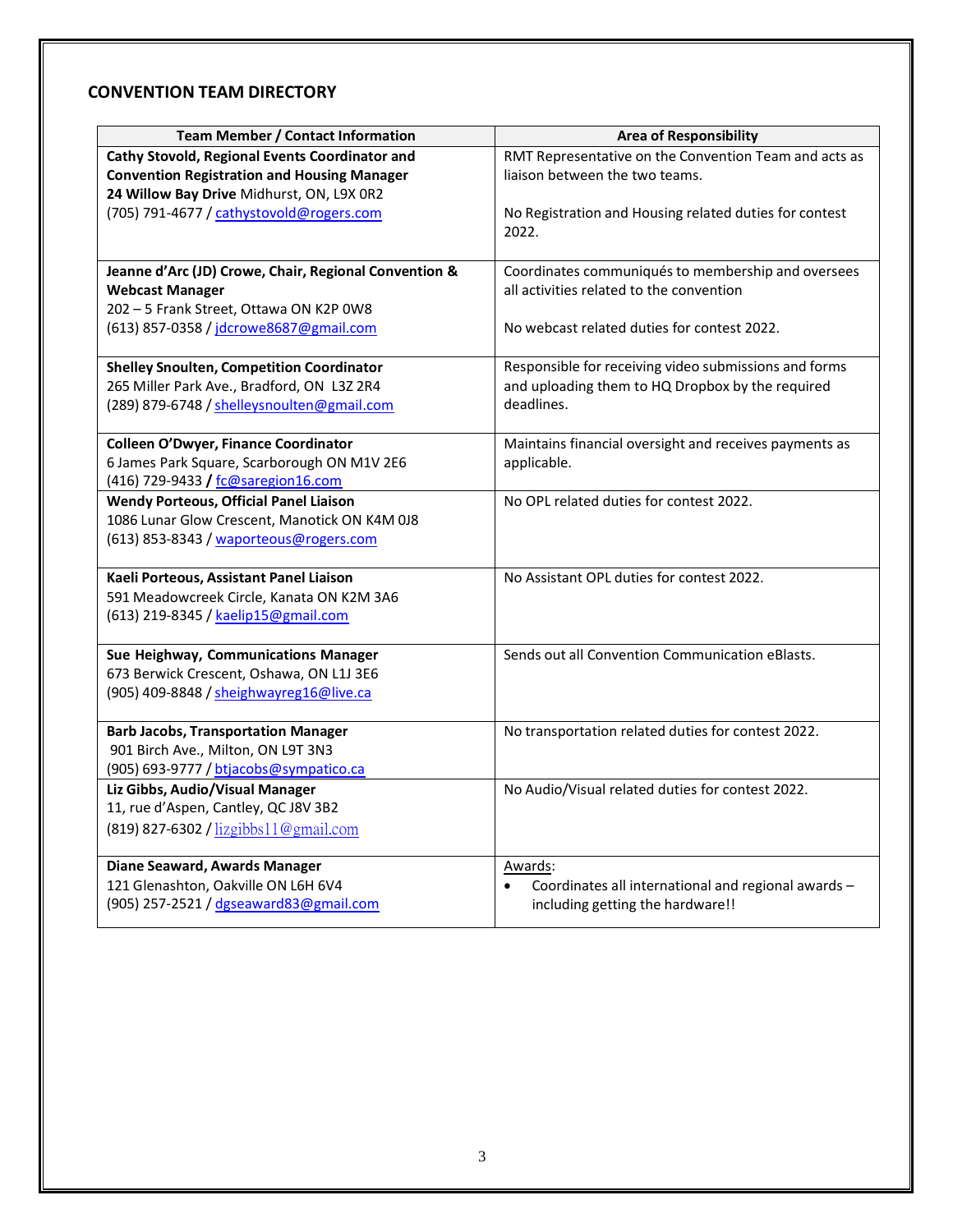#### <span id="page-4-0"></span>**JUDGING PANEL**

**Music** Carolyn Schmidt

**Sound\*** Beth Smith

**Expression** Lisa Hunszinger

**Visual Communication** Barb Nielson

**Panel Secretary** Diane Brilz

**\*** *Indicates Panel Chair*

<span id="page-4-1"></span>**DRAW FOR ORDER OF APPEARANCE (OAP)**

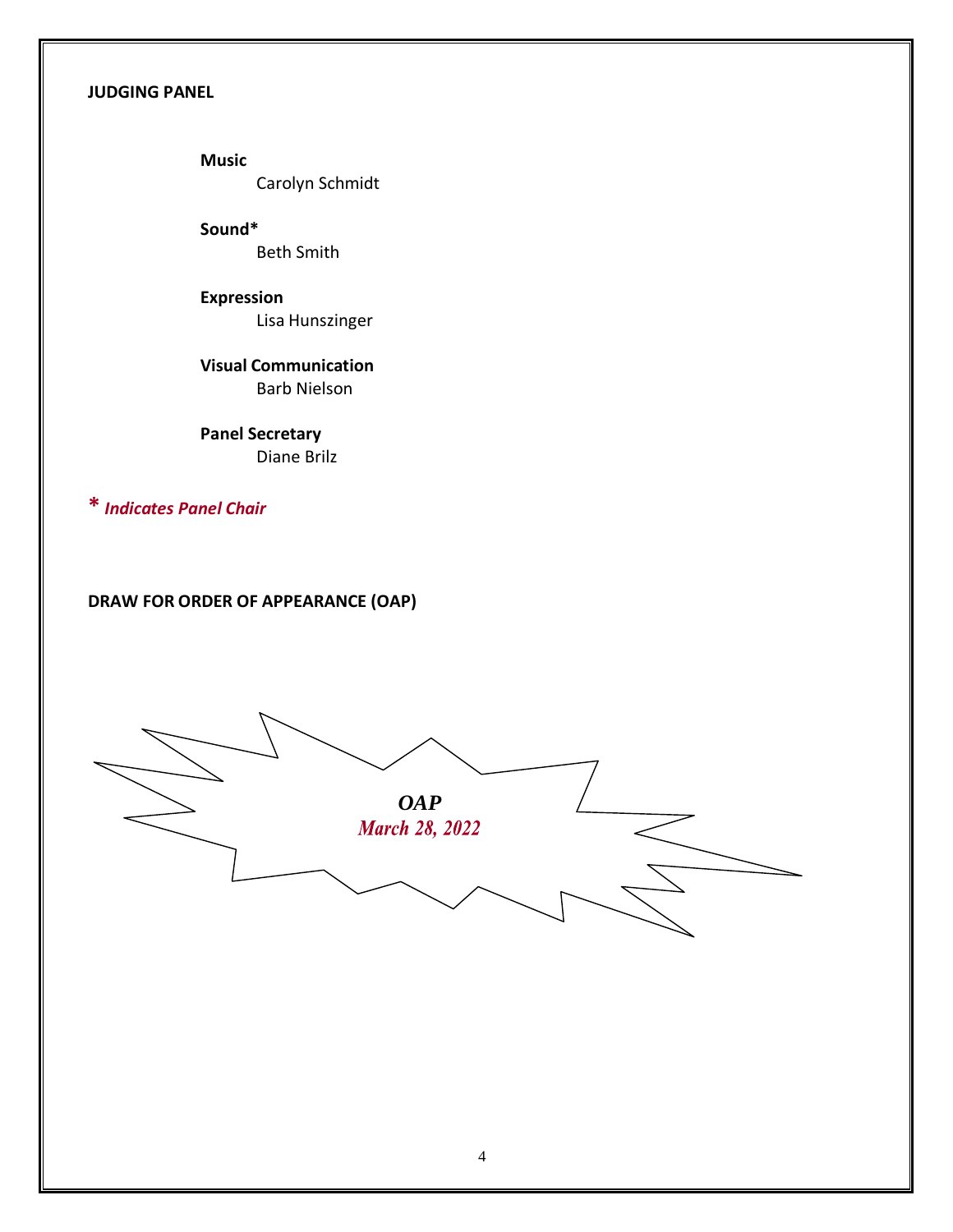#### <span id="page-5-0"></span>**INTERNATIONAL CONTEST DIVISIONS**

#### International Division:

- $\vee$  Competitors perform and submit two (2) contest songs.
- $\vee$  Receive a number score and comments.
- $\triangleright$  Is eligible for International awards (medals).
- Champion chorus competes at International in 2023.
- Champion quartet competes at International in 2022.

#### Evaluation Only:

- $\vee$  Competitors perform and submit two (2) contest songs.
- $\vee$  Receive a letter score and comments
- $\triangleright$  Is not eligible for an International awards (medals).

#### Open Division Competitors:

- $\triangleright$  Competitors perform and submit one (1) contest song, at least one (1) non-contest song, and emcee work.
- $\vee$  Receive a letter score and comments
- $\triangleright$  Is not eligible for an International award (medals).

#### <span id="page-5-1"></span>**INTERNATIONAL CONTEST RULES**

- *Total singing time* of the two separate songs or medleys performed in any Sweet Adelines competition other than an entertainment package session shall be not less than three (3) and not more than seven (7) minutes.
- *Withdrawals:* Chorus directors or Presidents/Team Leaders and Quartets must withdraw in writing (email is okay) to international headquarters. A phone call is not sufficient.
- *Copyright Clearance:* All music must have cleared the copyright process. Failure to use cleared arrangements may result in disqualification. International Headquarters is responsible for administering the copyright policies and procedures.
- *Song Assessment Tool (SAT):* All songs for all divisions of competition must be cleared through the SAT. Please complete this step early to ensure your song choices are admissible. Carefully read all information at this link Song [Assessment Tool](https://sweetadelines.com/diversity-equity-inclusion/member-resources/song-assessment-tool)
- *Choruses and Quartets Qualifying for International Competition:* An additional invitation to compete will be offered should the first-place chorus or quartet withdraw or elect not to compete at International. If the chorus or quartet placing first in regional competitions chooses to withdraw from international Competitions prior to July 1, the second-place chorus or quartet will be invited to compete. If the secondplace chorus or quartet has already qualified as a wildcard or withdraws, this invitation will not extend to any other placement.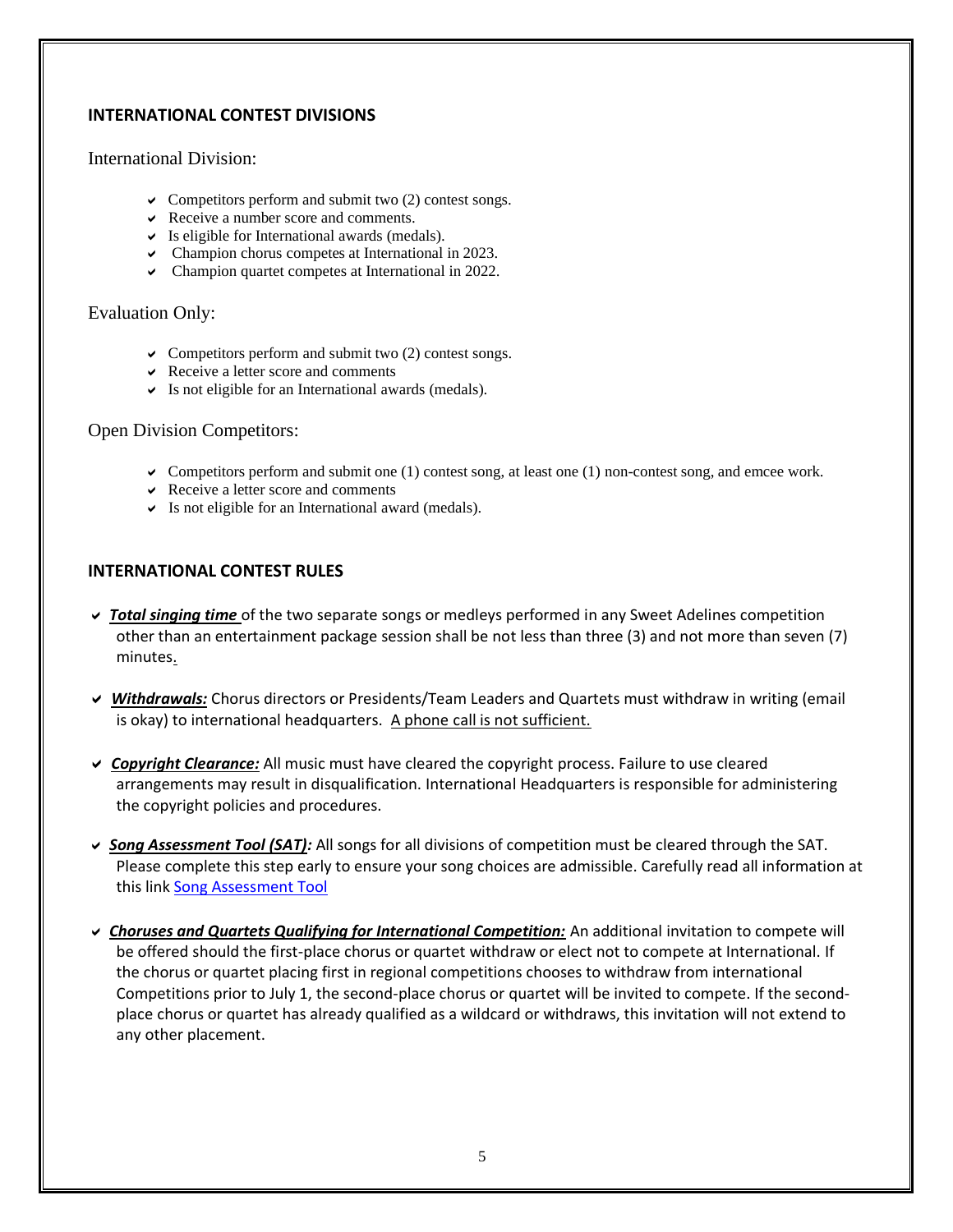### <span id="page-6-0"></span>**COMPETITOR VIDEO SUBMISSION PROCEDURES (INTERNATIONAL)**

These procedures are intended for any competitor who will not be attending a live, in- person regional contest **and** who will be recording their own performance for submission into their regional contest to receive adjudication.

#### **Contest Divisions:**

International Division or Evaluation Only competitors: perform and submit two (2) contest songs. \*

Open Division competitors: perform and submit one (1) contest song, at least one (1) non-contest song, and emcee work.

*\*Competitors are only eligible to submit a video in the International Division in a region holding a Video Contests*.

Submitted performances are subject to all contest rules, such as timing, SAT admissibility, content, etc. and should include audience acknowledgement. These recordings should be made no earlier than 6 weeks prior to submission.

# <span id="page-6-1"></span>**1. General**

- A. Submit all competitor forms and an un-edited (one continuous shot) video recording (in .mp4 digital format), prepared in accordance with the requirements listed below, to your region's competition coordinator (CC) by the assigned date, along with all applicable competitor forms.
	- a. The recording must NOT have been previously published on social media or on webcasts. Any submission found to have been previously published will be disqualified.
- B. The region's CC must submit their competitors' performance videos and forms, via Dropbox, to the Competition Department by their assigned date.
- C. Once the Competition Department at IHQ receives all video submissions for a region, they will be provided to the official judging panel for adjudication.

### <span id="page-6-2"></span>**2. Requirements for Recording**

- A. Ideally the device (i.e., mobile phone, tablet, camera, etc.) used to record your performance should be able to record clear quality sound. The recording is to be submitted in .mp4 digital format.
- B. The performance should be checked to ensure that the quality of the recording is sufficient for an effective evaluation.
- C. Any microphones used should be used for recording input only, not amplification of any kind.
- D. Lighting should be uniform for the entire performance and no special effects are to be used.
- E. Camera shots should be taken with the Visual Communication (VC) judge in mind. Here are some suggestions to keep in mind when recording: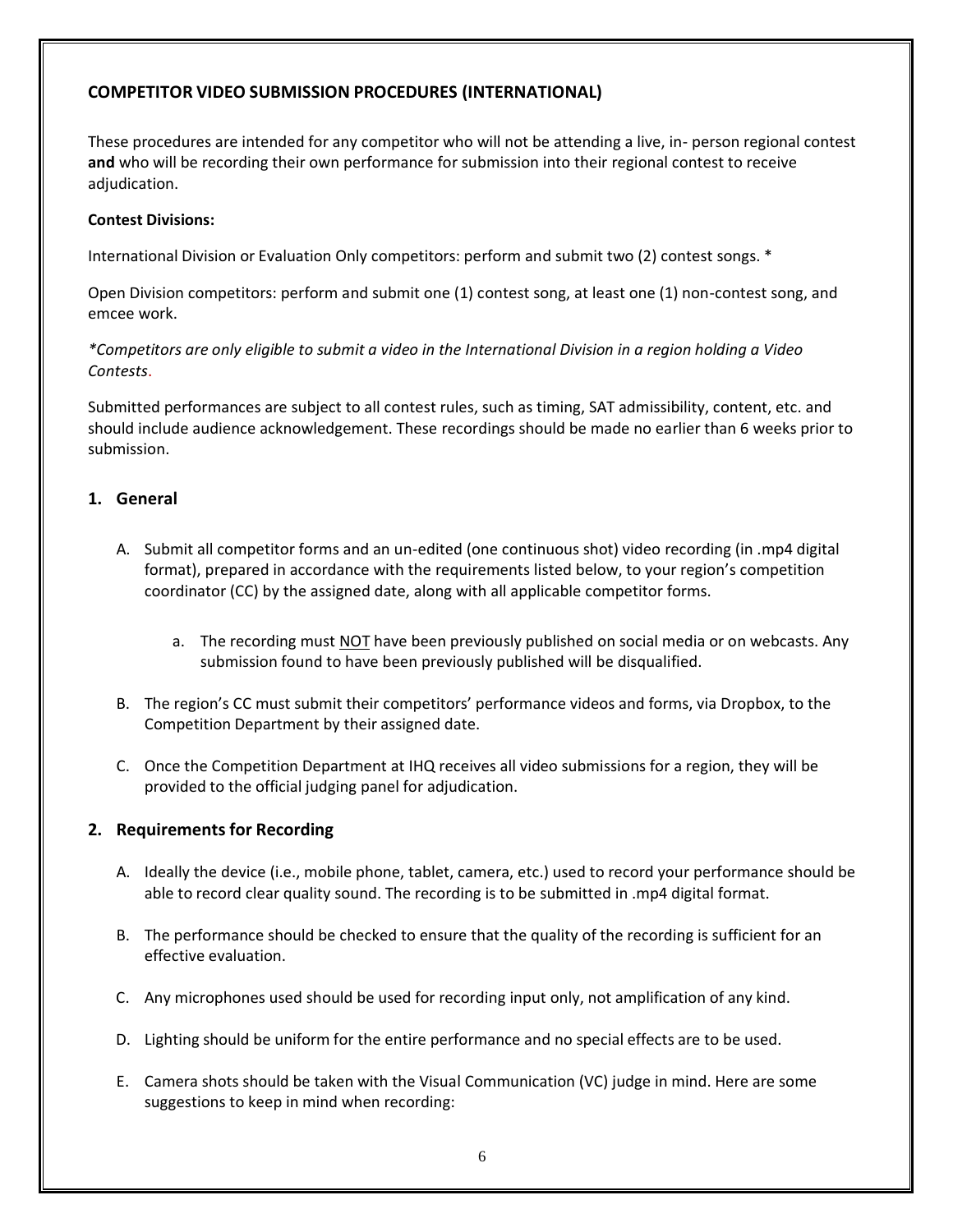- a. A fixed camera full length shot is recommended. A landscape view will frame the ensemble best.
- b. The VC judge needs to see facial expression, choreography, full shots, etc. if possible.
- F. At the beginning of the recording, an individual is to introduce the contestant, announcing the name of the chorus/quartet. This announcement may be made by a member of the ensemble.

#### Chorus Announcement

"From (NAME OF CITY), under the direction of (NAME OF DIRECTOR(S)), (NAME OF CHORUS!)"

#### Quartet Announcement

"From LAKE ONTARIO REGION 16, representing (NAME OF CHORUS AFFILIATION), (NAME OF QUARTET!)"

Note: If a member of the quartet is Chapter at Large, announce:

"From LAKE ONTARIO REGION 16, representing (CHORUS NAME) and CHAPTER AT LARGE, (NAME OF QUARTET!")

- G. The competitor should be in suitable costume and make-up. The make-up should be applied in such a manner that it is appropriate for video performance, highlighting facial features.
	- a. Evening make-up is sufficient. Make sure to highlight eyes.
	- b. Do not worry if masks are required in your recording local. Judges have prepared for this, and all combinations are appropriate: all on or all off or a mixture of the two is acceptable.
- H. The submitted digital performance is the property of Sweet Adelines International. **Competitors may NOT post, or otherwise share, their video recordings until after adjudication and release of official results.** Permission may be obtained after the results have been posted by contacting the Competition Department at IHQ.
- **I.** The recording should be a continuous, one-take shot video with no editing. **Any edited videos will be disqualified.**

### <span id="page-7-0"></span>**3. Official Recordings**

All submitted recordings are the property of Sweet Adelines International and will not be returned. Any further use of audio or video recordings of competition submissions are at the discretion of the Education Direction Committee (EDC) or the International Board of Directors.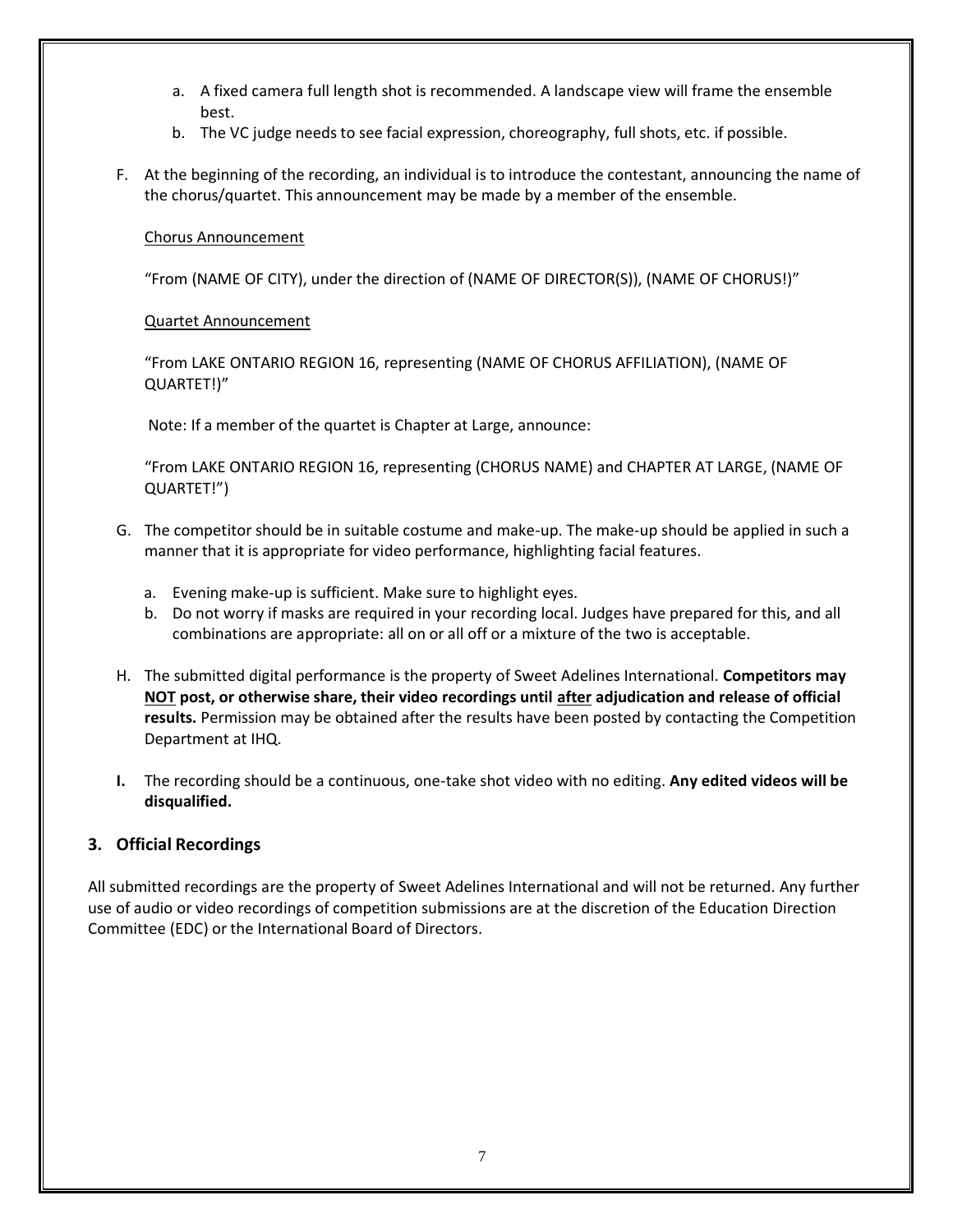# <span id="page-8-0"></span>**CHORUS COMPETITION LIAISON (CCL) JOB DESCRIPTION**

All convention information is disseminated via the Communications Manager of the Convention Team, Sue Heighway, who maintains a master group distribution list. **Please ensure that your Chorus Competition Liaison (CCL) e-mail address has been submitted to Sue, at [sheighwayreg16@live.ca](mailto:sheighwayreg16@live.ca)**

The CCL acts as the conduit for information between the Convention Team and the Choruses. She coordinates all regional activities associated with her chorus' participation in the annual regional convention and ensures that all forms and applicable payments are submitted by the specified deadlines. Because all information is communicated by e-mail and posted on the regional website, chorus CCL's must be on-line and have the ability to upload files to a Dropbox.

#### Duties include:

#### **Chapter Communication**:

Distributes all regional convention information to chorus members, Presidents/Team Leaders and Directors. Ensures that the regional convention information is also distributed to Chapter quartets.

#### **Regional Communication**:

Written and/or Verbal Communication with appropriate regional contacts on the RMT and the Convention Team.

**Uploads** Competitor video and all forms to a designated Dropbox.

### <span id="page-8-1"></span>**INTERNATIONAL ENTRY FORM DEADLINE**

Please note that the entry deadline for your region is **60 days prior to the contest date.** If you register for competition after the entry (60 day) deadline, you will have an additional \$100 USD fee added onto your registration. As well as the late fee, your chorus/quartet will not be entered into the initial draw for order of appearance, drawn 55 days prior to competition, but rather in a secondary draw two weeks later (after the late entry deadline).

### **No entries will be accepted after the late entry (45 day) deadline - no exceptions!**

Remember: Only chorus presidents/team coordinators, directors, or treasurers can register a chorus (or prospective chorus) for competition, and only the quartet contact can register a quartet. Only these individuals will be able to access the online entry forms below.

| Form                                     | <b>Deadline</b> | Send To          |
|------------------------------------------|-----------------|------------------|
| Competition Entry Form: Chorus & Quartet | March 22, 2022  | International HQ |
| Late Entry Deadline: Chorus & Quartet    | April 6, 2022   | International HQ |

### **IMPORTANT NOTES:**

1. Contest entry opens on **December 24, 2021**. Links and registration instructions are provided at the links below. Complete and return promptly with your payment as instructed. **Please ensure International Headquarters has correct electronic communication addresses for your chorus or quartet.**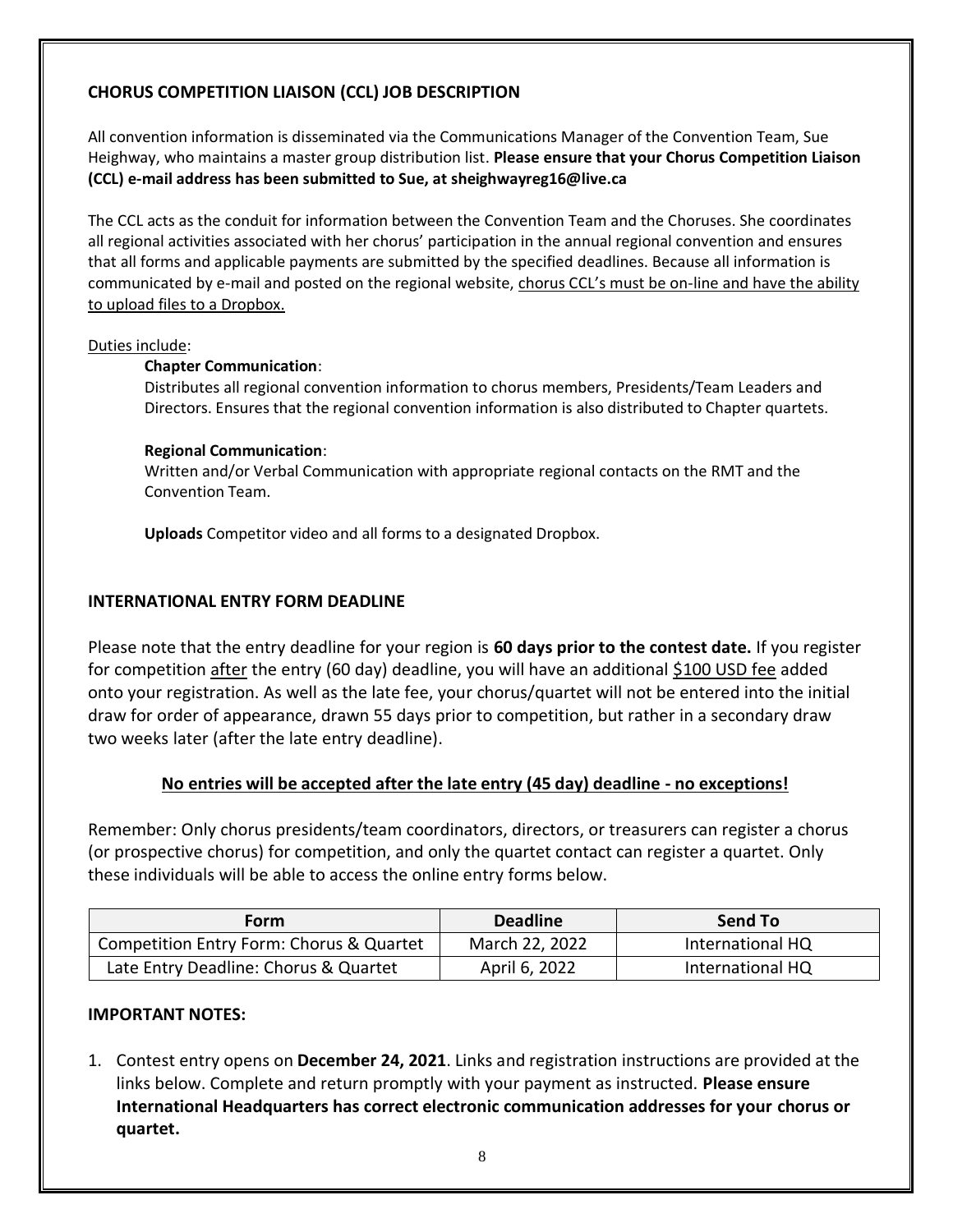# <span id="page-9-0"></span>**1. Chorus Entry Forms and Instructions:**

How to Register for Regional Chorus [Competition](https://sweetadelines.com/sites/default/files/Resources/Document_Center/Competition-Regional-Chorus/2020-How-to-Register-for-Regional-Competition-with-pics.pdf) Online

Online [Chorus](https://members.sweetadelines.com/membersonlymenu) Entry (Navigate to Chapter Portal > Region Competition > Competition Entry Form)

Chorus Entry Form (for [emailing](https://sweetadelines.com/sites/default/files/Events/Regional_Competition/2022-Regionals_Chorus-Entry-Form.pdf) or mailing)

# <span id="page-9-1"></span>**2. Quartet Entry Forms and Instructions:**

How to Register for Regional Quartet [Competition](https://sweetadelines.com/sites/default/files/Resources/Document_Center/Competition-Regional-Chorus/2020-How-to-Register-for-Regional-Competition-with-pics.pdf) Online

Online [Quartet](https://members.sweetadelines.com/membersonlymenu) Entry (Navigate to Quartet Portal > Region Competition > Competition Entry Form)

[Quartet Entry Form](https://sweetadelines.com/sites/default/files/Events/Regional_Competition/2022-Regionals_Quartet-Entry-Form.pdf) (for emailing or mailing)

2. To compete in the 2022 Regional Contests, the paperwork for new and renewing quartets must be submitted and processed before they may register for competition. New quartets or renewals received after **January 15, 2022,** will be charged additional registration fees.

# <span id="page-9-2"></span>**VIDEO SUBMISSION INSTRUCTIONS AND DEADLINES**

Competitor videos and forms listed below are due to our Competition Coordinator, Shelley Snoulten, **no later than May 16, 2022. Upload instructions will be provided in a separate eBlast.**

### <span id="page-9-3"></span>**FORMS TO BE UPLOADED WITH COMPETITOR VIDEO**

You will be required to upload the following forms with your competitor video.

### **CHORUSES**

- $\vee$  Song [Information](https://sweetadelines.com/sites/default/files/Events/Regional_Competition/2022-Regionals_Song-Information-Sheet.pdf) Sheet
- Chorus Open [Division Cue](https://sweetadelines.com/sites/default/files/Events/Regional_Competition/2022-Regionals_Chorus-Open-Division-Cue-Sheet.pdf) Sheet
- ↓ List of Competing Members and [Verification](https://sweetadelines.com/sites/default/files/Events/Regional_Competition/2022-Regionals_Chorus-List-of-Competing-Members.pdf) Form
- $\vee$  Picture of the chorus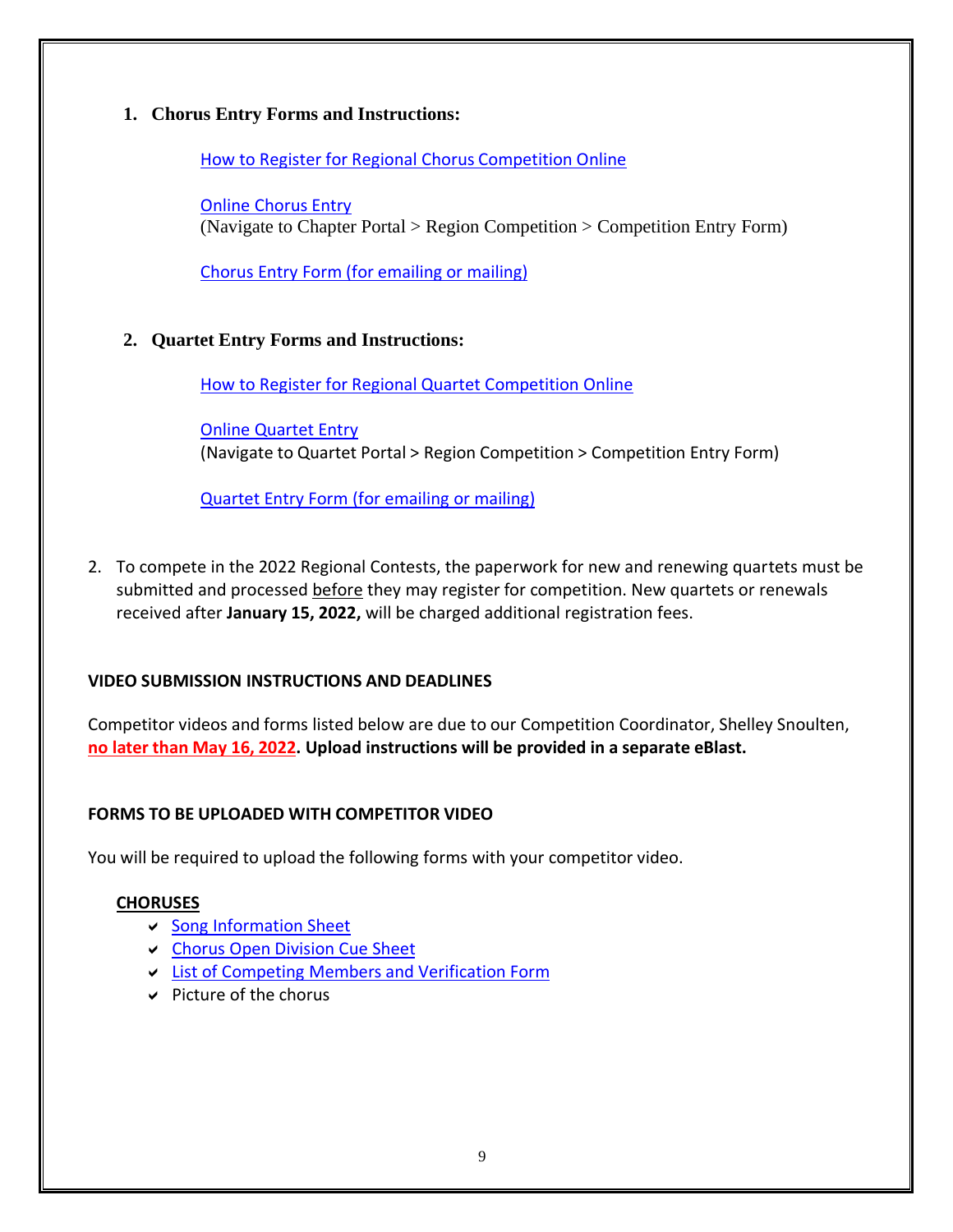#### **QUARTETS:**

- Song [Information](https://sweetadelines.com/sites/default/files/Events/Regional_Competition/2022-Regionals_Song-Information-Sheet.pdf) Sheet
- [Quartet Open](https://sweetadelines.com/sites/default/files/Events/Regional_Competition/2022-Regionals_Quartet-Open-Division-Cue-Sheet.pdf) Division Cue Sheet
- List of Competing Members and [Verification](https://sweetadelines.com/sites/default/files/Events/Regional_Competition/2022-Regionals_Chorus-List-of-Competing-Members.pdf) Form
- $\vee$  Picture of the quartet

#### <span id="page-10-0"></span>**AWARDS**

The culmination of each regional competition is the announcement of results and presentation of awards. Sweet Adelines International policy states that the Judging Panel Chair announces only awards designated by the International Organization. The Panel Secretary tabulates results for these designated awards. Additional awards, such as trophies, plaques, etc., provided by the region to the winners of International Awards may be presented at the time the announcement is made.

### <span id="page-10-1"></span>**1. International Awards**

Internationally sponsored chorus competition awards include the following divisions:

*Division A Chorus 15-30 performers (members) on stage, not including the Director(s)*

#### *Division AA Chorus*

*31-60 performers (members) on-stage, not including the Director(s)*

All contestants are eligible to place in the Top 5. The following placements are designated as Sweet Adelines International awards:

1st - 5th Place Quartets 1st - 5th Place Choruses 1st - 3rd Place Division A Choruses 1st - 3rd Place Division AA Choruses Most Improved Chorus

To be eligible for the Most Improved Chorus award, a chorus must:

- $\vee$  Have competed in the immediately preceding Regional Competition.
- $\vee$  Have at least 15 singing members on stage.
- A Minimum score is no longer required for eligibility for the Most Improved Chorus Award.